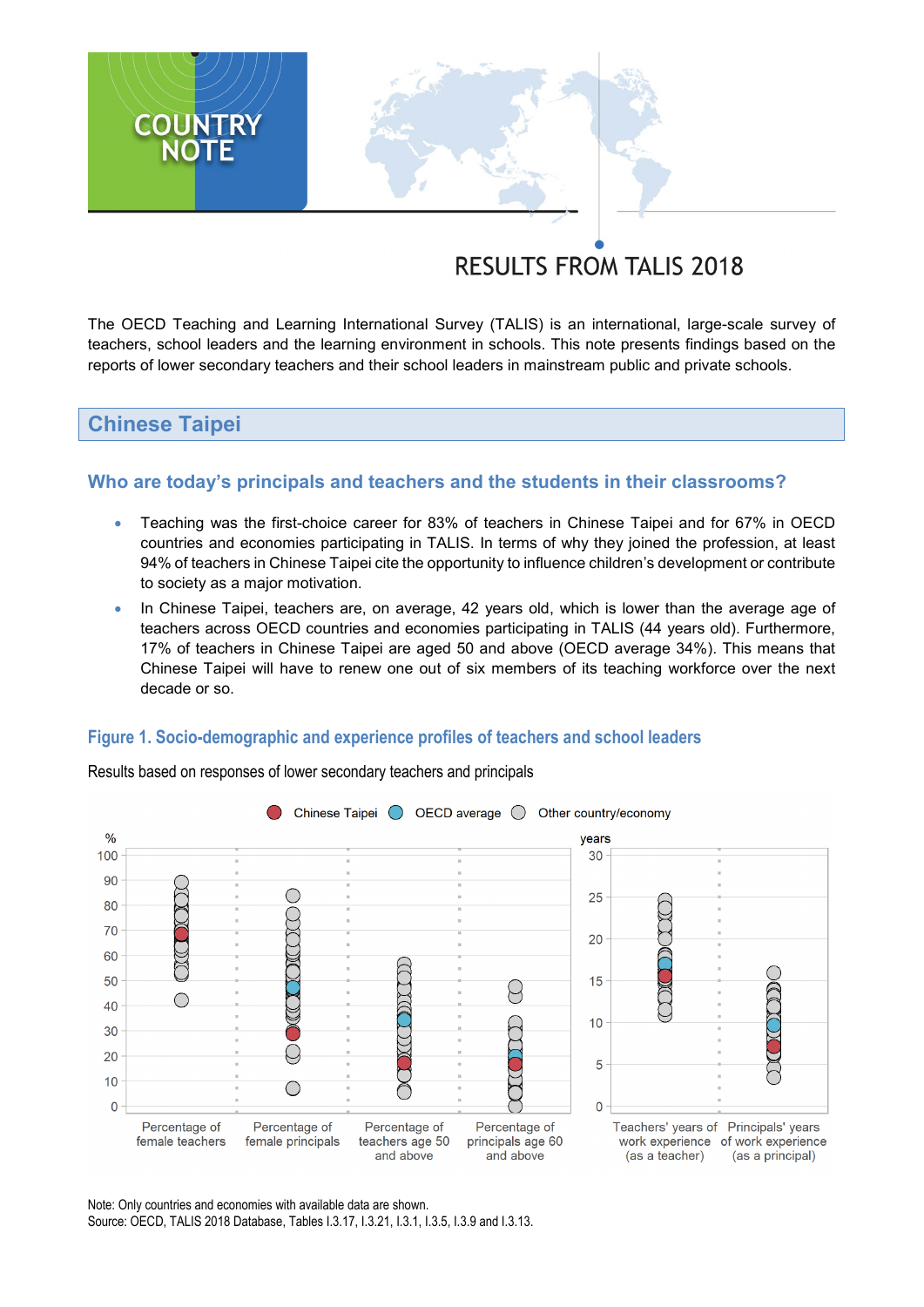#### **2** | Chinese Taipei - Country Note - TALIS 2018 Results

- In Chinese Taipei, principals are, on average, 53 years old, which is not significantly different from the average age of principals across OECD countries and economies participating in TALIS (52 years old). Furthermore, 17% of principals in Chinese Taipei are aged 60 and above, compared to 20% on average across the OECD.
- Information about the gender distribution of the teacher and principal workforces makes it possible to gauge the degree of gender imbalance in the teaching profession and of gender disparities in the scope for promotion to leadership positions. In Chinese Taipei, only 29% of principals are women, compared to 69% of teachers. This can be benchmarked against the OECD averages of 47% of women among school leaders and 68% among teachers.
- In terms of classroom environments, relations between students and teachers are positive overall, with 97% of teachers in Chinese Taipei agreeing that students and teachers usually get on well with each other. However, 0% of principals report regular acts of intimidation or bullying among their students, which is lower than the OECD average (14%).
- In Chinese Taipei, 37% of teachers work in schools where at least 10% of the students have a migrant background (OECD average 17%). At the same time, 96% of school leaders report that their teachers believe that children and young people should learn that people of different cultures have a lot in common (OECD average 95%).

## **What practices are teachers using in the classroom?**

- Among the range of instructional practices TALIS asks teachers about, those aimed at enhancing classroom management and clarity of instruction are widely applied in Chinese Taipei, as well as across the OECD countries and economies participating in TALIS. For instance, in Chinese Taipei, 67% of teachers report frequently calming students who are disruptive (OECD average 65%) and 92% report frequently explaining how new and old topics are related (OECD average 84%).
- Practices involving student cognitive activation, which are known to be important for student learning, are less widespread, with about half of teachers using these methods across the OECD. Specifically, in Chinese Taipei, 39% of teachers report frequently asking students to decide on their own procedures for solving complex tasks, compared to 45% on average across the OECD.
- During a typical lesson, teachers spend 75% of classroom time on actual teaching and learning, on average in Chinese Taipei, which is lower than the OECD average of 78%.
- In the past five to ten years, classroom time spent on actual teaching and learning has decreased in about half of the countries and economies participating in TALIS.
- In Chinese Taipei, 67% of teachers routinely assess their students' progress by observing them and providing immediate feedback (OECD average 79%), at the same time 65% of teachers report administering their own assessments to their students (OECD average 77%) and 28% of teachers frequently let students evaluate their own progress (OECD average 41%).
- Overall, a vast majority of teachers and school leaders view their colleagues as open to change and their schools as places that have the capacity to adopt innovative practices. In Chinese Taipei, 77% of teachers also report that they and their colleagues support each other in implementing new ideas. This is not significantly different from the average share across the OECD countries and economies participating in TALIS (78%).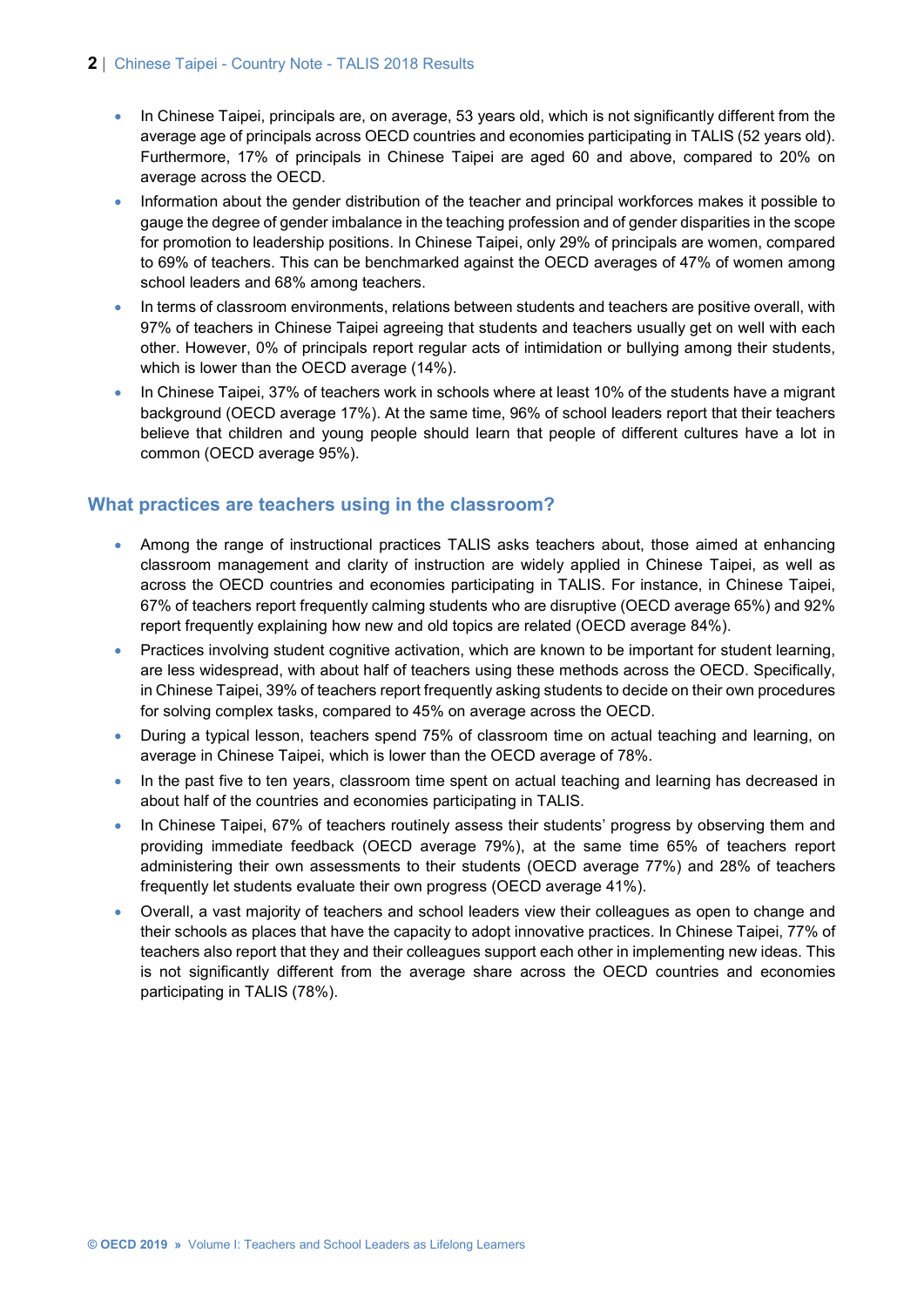### **How are teachers and school leaders trained?**

- During their initial education and training, 79% of teachers in Chinese Taipei were instructed on subject content, pedagogy and classroom practice – a share that is the same as the average of OECD countries and economies participating in TALIS (79%). In Chinese Taipei, 47% of teachers report having participated in some kind of formal or informal induction when they joined their current school, compared to 42% of teachers across OECD countries and economies participating in TALIS.
- While school principals across the OECD generally consider mentoring to be important for teachers' work and students' performance, 22% of novice teachers (with up to 5 years of experience) have an assigned mentor. In Chinese Taipei, this share amounts to 20%.
- On average across the OECD, school leaders usually have a higher level of educational attainment than teachers. However, only half of them complete a training course or programme for principals at least once before taking up their position as principal. In Chinese Taipei, 89% of school leaders have completed a programme or course in school administration or training for principals (OECD average 54%), and 78% have completed an instructional leadership training programme or course (OECD average 54%), before taking up their position as principal.

#### **Figure 2. Initial and continuous training**

Results based on responses of lower secondary teachers and principals



Note: Only countries and economies with available data are shown. Source: OECD, TALIS 2018 Database, Tables I.4.14, I.4.28, I.4.39, I.4.64, I.5.2 and I.5.10.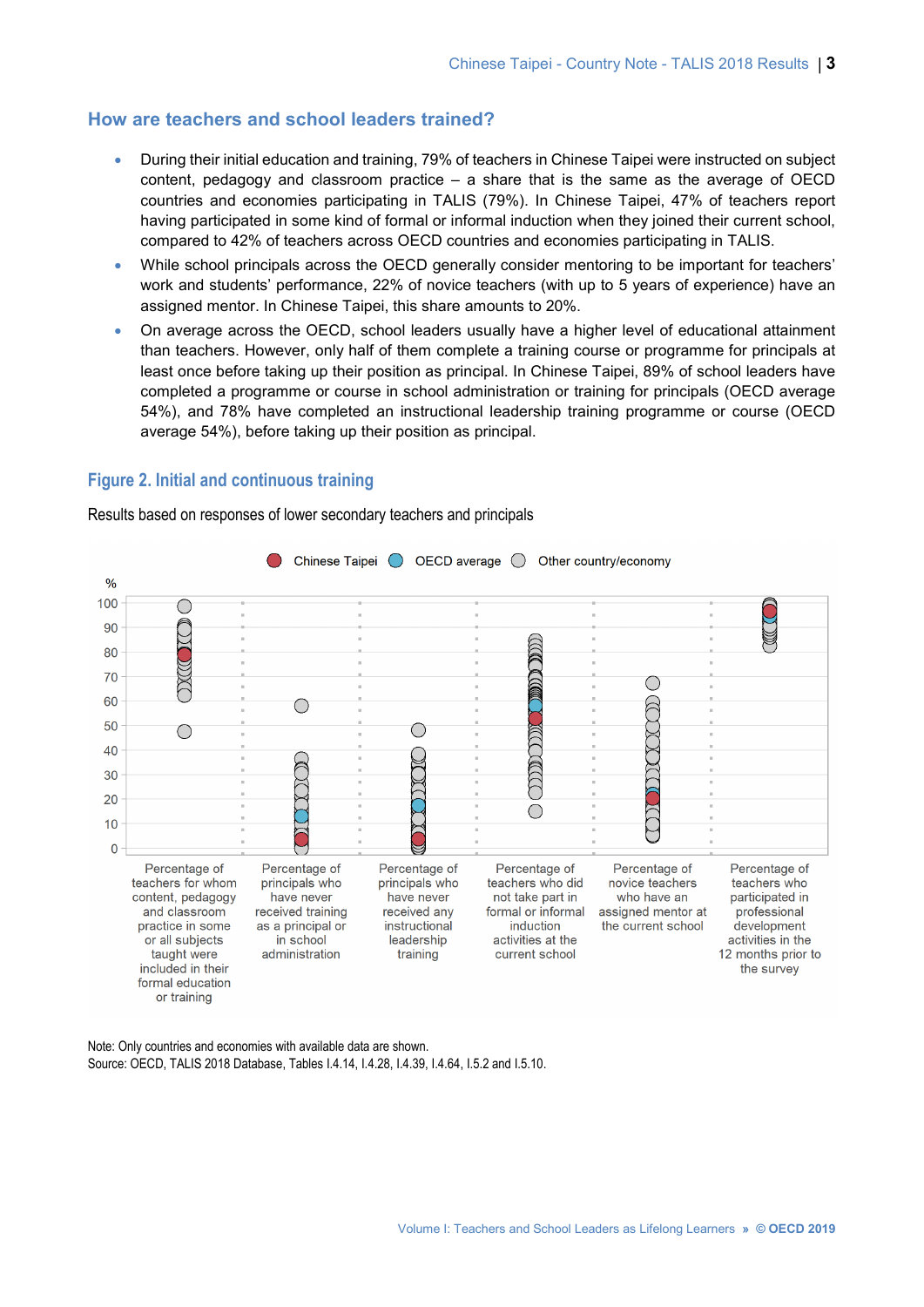#### **4** | Chinese Taipei - Country Note - TALIS 2018 Results

- Taking part in some kind of in-service training is commonplace among teachers and principals in Chinese Taipei, with 97% of teachers (OECD average 94%) and 99% of principals (OECD average 99%) attending at least one professional development activity in the year prior to the survey.
- Attending courses and seminars is one of the most popular types of professional development for teachers across the OECD. In Chinese Taipei, 75% of teachers participate in this kind of training, while 63% of teachers participate in training based on peer learning and coaching. It is interesting to note that teachers, across the OECD, report that professional development based on collaboration and collaborative approaches to teaching is among the most impactful for them.
- Teachers in Chinese Taipei appear satisfied with the training they received, as 91% report that it had a positive impact on their teaching practice, a share that is higher than the average of OECD countries and economies participating in TALIS (82%). It is also true that teachers who report participating in such impactful training tend to display higher levels of self-efficacy and job satisfaction.
- But some areas of professional development are still lacking, according to teachers. Across the OECD, developing advanced ICT skills is one area in which teachers say that they need more training, along with teaching in multicultural/multilingual settings and teaching students with special needs. Among these three areas, teachers in Chinese Taipei expressed a higher need for training in ICT for teaching.

# **Teaching ICT**

- On average in Chinese Taipei, 15% of teachers "frequently" or "always" let students use ICT for projects or class work, which is lower than the average of OECD countries and economies participating in TALIS (53%).
- In Chinese Taipei, 59% of teachers reported that the "use of ICT for teaching" has been included in their formal education or training, while 48% of teachers on average felt prepared for the use of ICT for teaching when they finished their studies.
- Furthermore, although 60% of teachers on average participated in professional development activities including "use of ICT for teaching" in the 12 months prior to the survey, training in "use of ICT for teaching" is the professional development topic with the highest percentage of teachers reporting a high need for it – 24% in Chinese Taipei (compared to 18% across the OECD).
- On average in Chinese Taipei, 12% of school principals report that delivery of quality instruction in their school is hindered by a shortage or inadequacy of digital technology for instruction (compared to 25% across the OECD).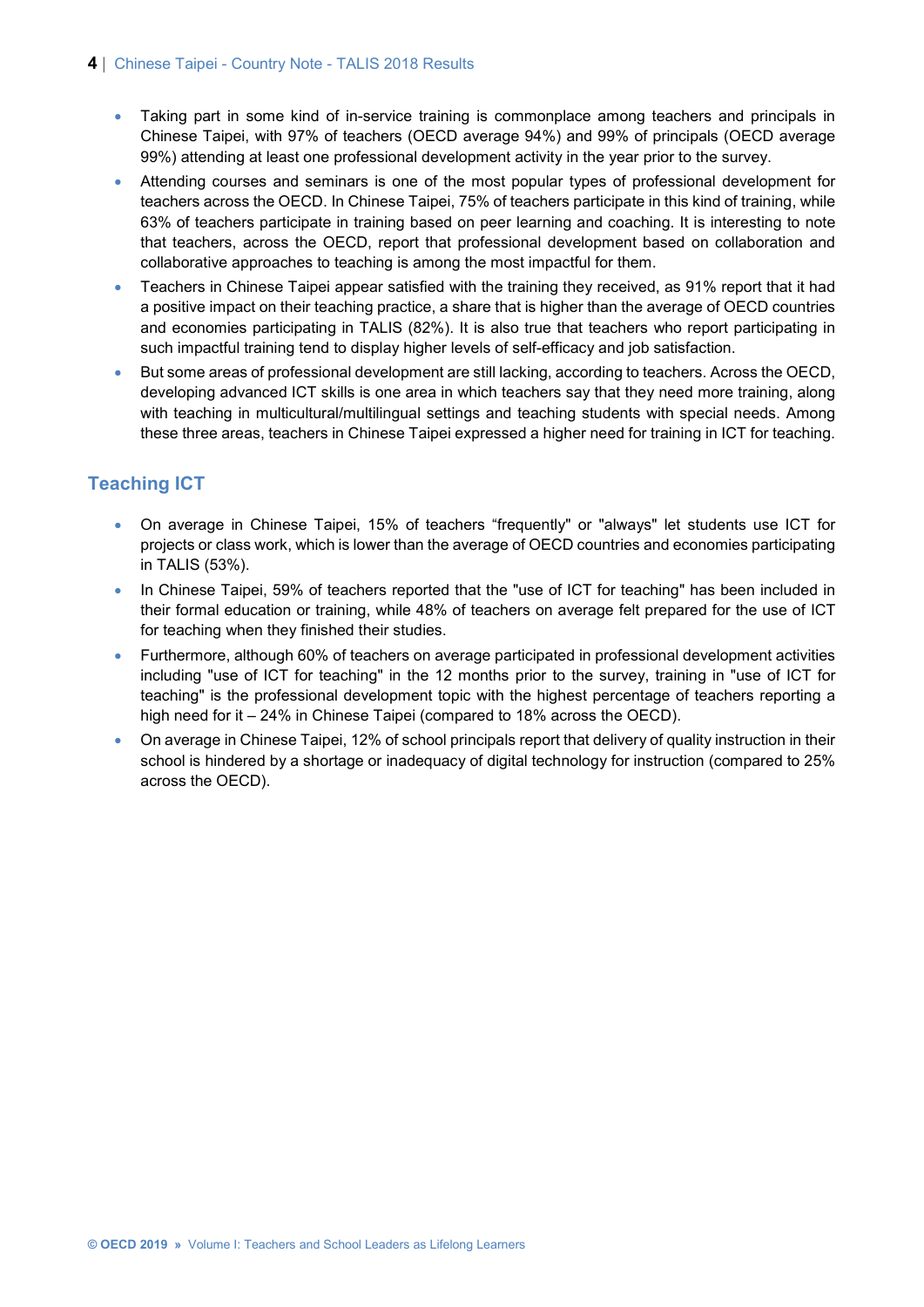# **Figure 3. A snapshot of teaching ICT**

Chinese Taipei (Canal CD average C) Other country/economy  $\bigcirc$  $\frac{9}{6}$ 100  $\bigcirc$  $\bigcirc$  $\bigcirc$ 90  $\overline{\mathbb{C}}$  $\infty$  $\bigcirc$ 80  $\Gamma(\Gamma)$  $\mathbb Q$ F  $\widetilde{C}$ 70 TTTT 60 DIC  $\bigcirc$ 50  $\sum_{i=1}^{n}$ XXIIX  $\bigcap \mathbb{C}$ 40 F 30 C Y JIK  $20$  $10$ **CODE**  $\bigcap$  $\overline{0}$ Percentage of Percentage of Percentage of Percentage of Let students use Percentage of teachers for whom teachers who felt teachers for whom teachers reporting ICT for projects school leaders the "use of ICT "well prepared" or "use of ICT for a high level of or class work reporting shortage "very well<br>"very well<br>prepared" for the or inadequacy of for teaching" has teaching" has been need for been included in included in their professional digital technology use of ICT for development in ICT their formal professional for instruction education or teaching development skills for training activities teaching

Results based on responses of lower secondary teachers and principals

Note: Only countries and economies with available data are shown. Source: OECD, TALIS 2018 Database, Tables I. 4.13, I. 4.20, I. 5.18, I. 5.21, I. 2.1 and I. 3.63.